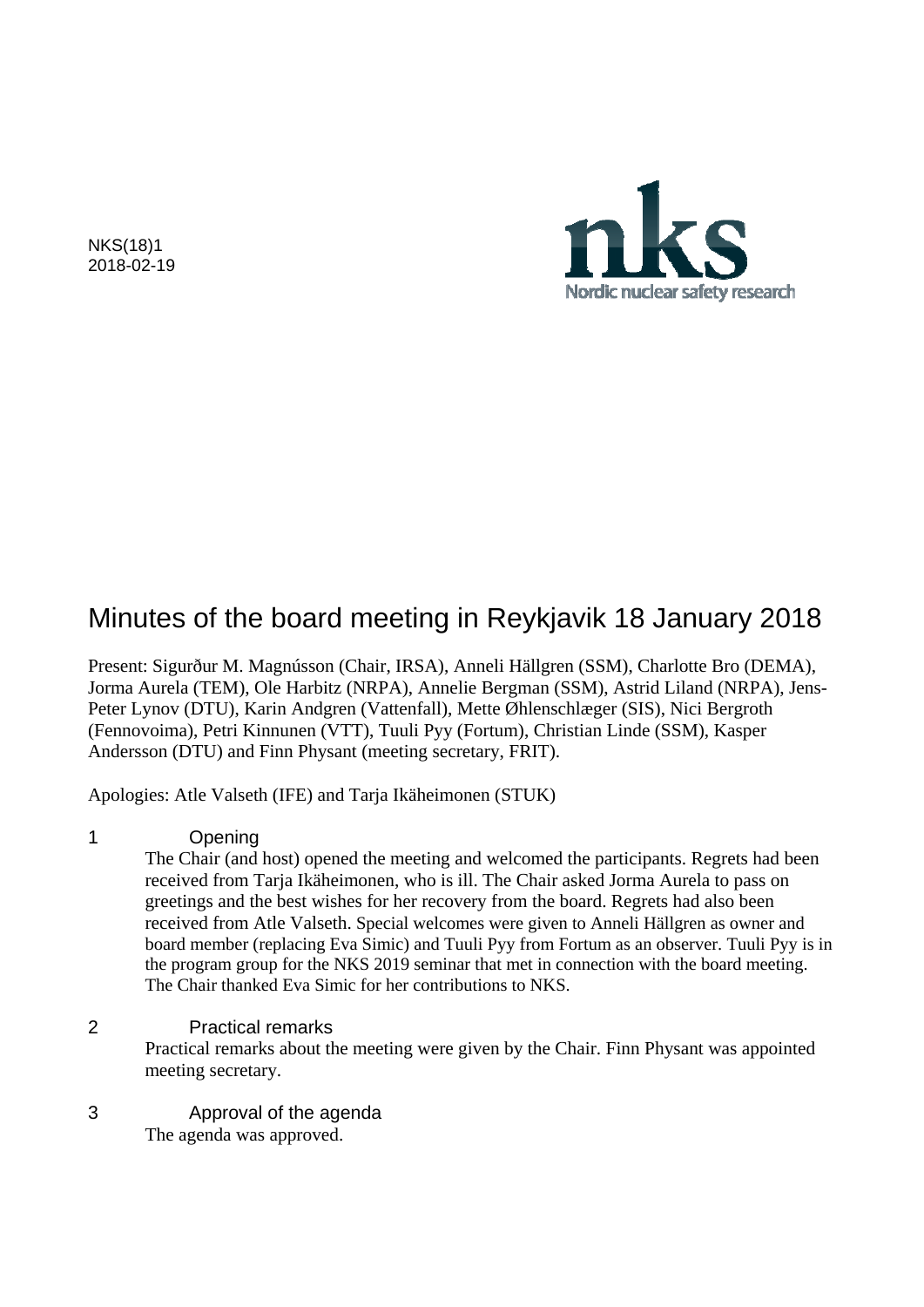#### 4 Minutes of last board meeting (Copenhagen, 8 June 2017)

The minutes were approved. Actions A to C noted in the appendix of the minutes of the last board meeting will be noted in parenthesis in these minutes when handled during this meeting.

#### 5 News since last board meeting

a. Report from the owners' group meeting

- The Chair informed about the outcome of the owners meeting on 17 January:
- 1. The owners had reached a comprehensive agreement on costs for the next three years.
	- a. The annual fees of the PC's will be reduced by 50,000 DKK as of this year. b.The annual fee of the Chair will be reduced by 50,000 DKK as of this year.
	- c. The fee of the Secretariat will be reduced by 2% annually, but no more than 10% total, starting with the new contract for 1 August 2018 – 31 July 2019.
- 2. The owners agreed to increase the funding of NKS-B by 250,000 DKK in 2018. The reduction in fees (for the PC's, the Chair and the Secretariat) will provide about 160,000 DKK and the rest will come from the reserve. The reserve will then be a little lower than previous years. The role of the reserve is to ensure that NKS can at any time meet financial obligations. The NKS owners are committed to ensure so if the very unlikely situation that the reserve is not sufficient occurs.
- 3. The owners had agreed that Sigurður will continue as Chair of NKS until the end of 2020.

These agreements provide stability in NKS for the next three years ensuring ample time for a thorough discussion and implementation of NKS future strategy and direction.

b. News from board members' organisations

The members informed each other about relevant news.

d.Administrative news

Finn Physant informed the board that the policy documents "This is NKS" and the folder from 2017 both are updated. A new folder will be published in 2018 shortly before the January 2019 seminar. The "Handbook for NKS applicants and activity leaders" version April 2016 is still valid.

Very positively it was noted that Karin Andgren had contacted SKB (the Swedish Nuclear Fuel and Waste Management Co.) and already before this meeting could announce that SKB for 2018 has signed up as a new NKS co-financier.

The board took note of the administrative news.

#### 6 NKS in the future

The Chair opened this meeting item by thanking for all inputs received concerning the future of NKS (Action C).

Nici Bergroth (as chairman of the WG on the PC activities) presented the report from the WG. He thanked the other participating members: Astrid Liland, Carsten Israelson (DEMA), Emma Palm (SSM) and Karin Andgren – and the Chair and Jorma Aurela as observers. Nici Bergroth then presented the clear conclusions of the WG. The Chair thanked Nici Bergroth and the workgroup for their work.

Based on the conclusions of the WG and the received inputs over the NKS future by owners and board members the Chair presented the document "Proposals and suggestions from reflections over NKS future directions by owners and board members" dated 17 January 2018. The Chair suggested that this meting item should focus on a thorough discussion of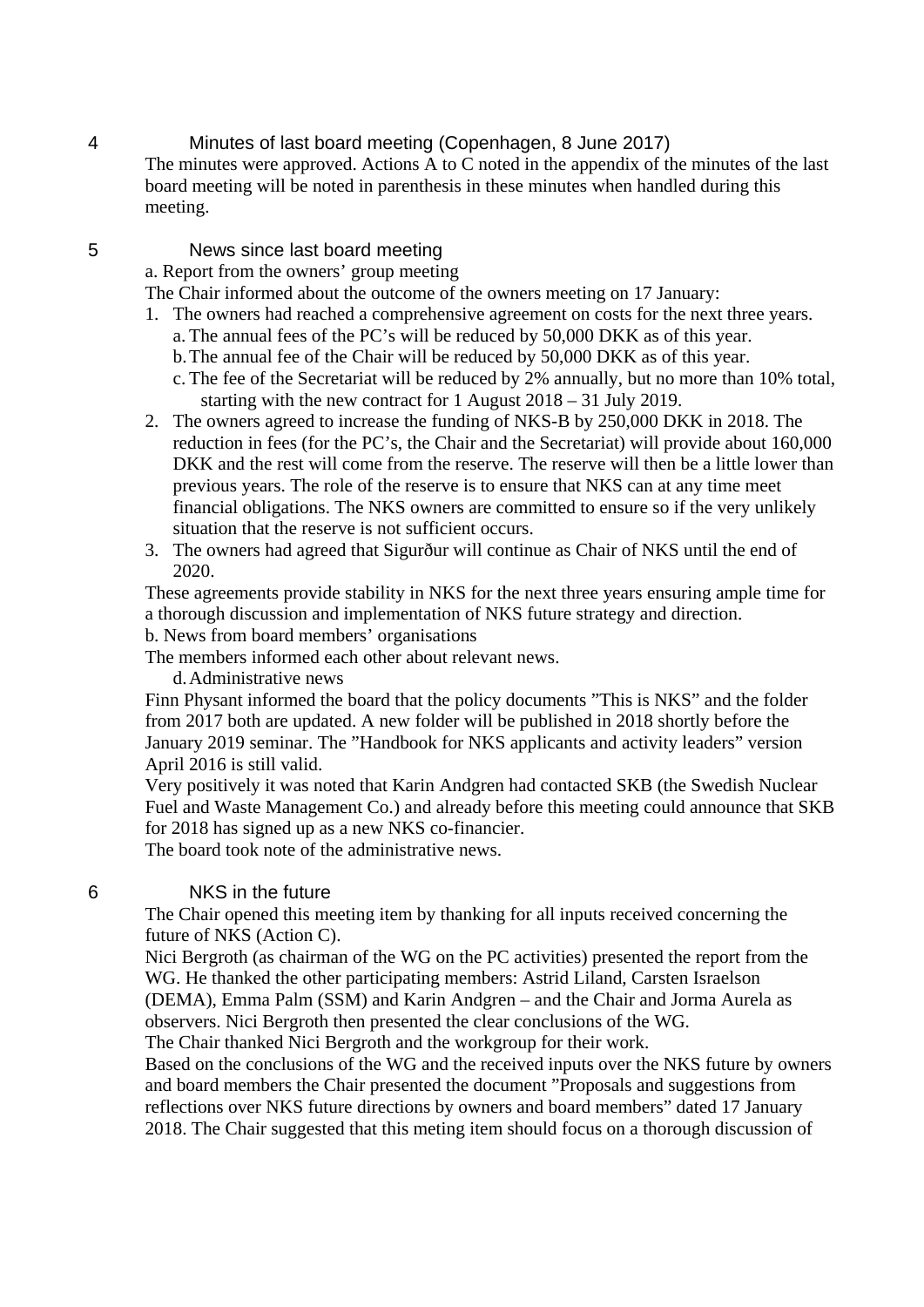proposals and suggestions in the document rather than the board members presenting their reflections. The board agreed to this.

All proposals and suggestions concerning policy and content of the NKS program were discussed and conclusions reached. A few will be discussed further at the 2018 June meeting. The document "Conclusions – NKS Board 18 January" is attached to these minutes as appendix A. - Actions from meeting item 6 are found in the highlighted conclusions in appendix A.

#### 7 Financial status

Finn Physant presented the distributed material: Financial status report and financial programme specification, both dated 18 December 2017. At this date the reserve was estimated to approximately 800,000 DKK - in accordance with last year's budget decision of 18 January 2017. The Chair concluded that the financial status was as planned. – The board took note of the financial situation.

#### 8 Agreements

The following four agreements were prepared for the board's decision:

-R-part programme manager 2018 with Strålsäkerhetsmyndigheten

-B-part programme manager 2018 with DTU Nutech

-Secretariat from 1 August 2018 to 31 July 2019 with FRIT and

-Auditing of the accounts for 2017 with Dansk Revision.

All these agreements were approved with the following additional conclusions:

-The presented draft programme manager agreements were both reduced from 510,000 DKK to 460,000 DKK

-The presented draft secretariat agreement was reduced from 675,000 DKK to 660,000 DKK.

-The draft auditing agreement was approved as presented.

#### 9 R-part: status and new activities

Christian Linde made a presentation of the status of the ongoing R-part activities. Overall the work in NKS-R is progressing according to plan. All eight activities started in 2016 and earlier have been completed. During 2017: 14 NKS-R reports have been published on the NKS website (including the revised report from ATR-2015). Of the activities commencing in 2017: six activities are basically progressing on schedule. A delay has been announced by HYBRID. Travel assistance has been granted to one young scientist. One seminar (L3PSA) and one workshop (NORDEC) have been carried out in 2017. Poster presentation and workshop participation were made by FIREBAN in 2017. WRANC made a presentation at "Kärnteknikdagarna" and the PC's (NKS-R&B) made a presentation at "SSM's Strålsäkerhetsdagar" – also in 2017.

Christian Linde presented the evaluation results and funding recommendations for CfP 2018. NKS-R received 15 proposals this year (5 continued and 10 new proposals), with a total funding request of 8396 kDKK. Three funding alternatives were presented based on the evaluations with a total budget equal to 3000 kDKK. After some discussions, the board favoured one of the funding alternatives in an elaborated form and agreed to fund the following six activities in 2018 (all amounts in kDKK):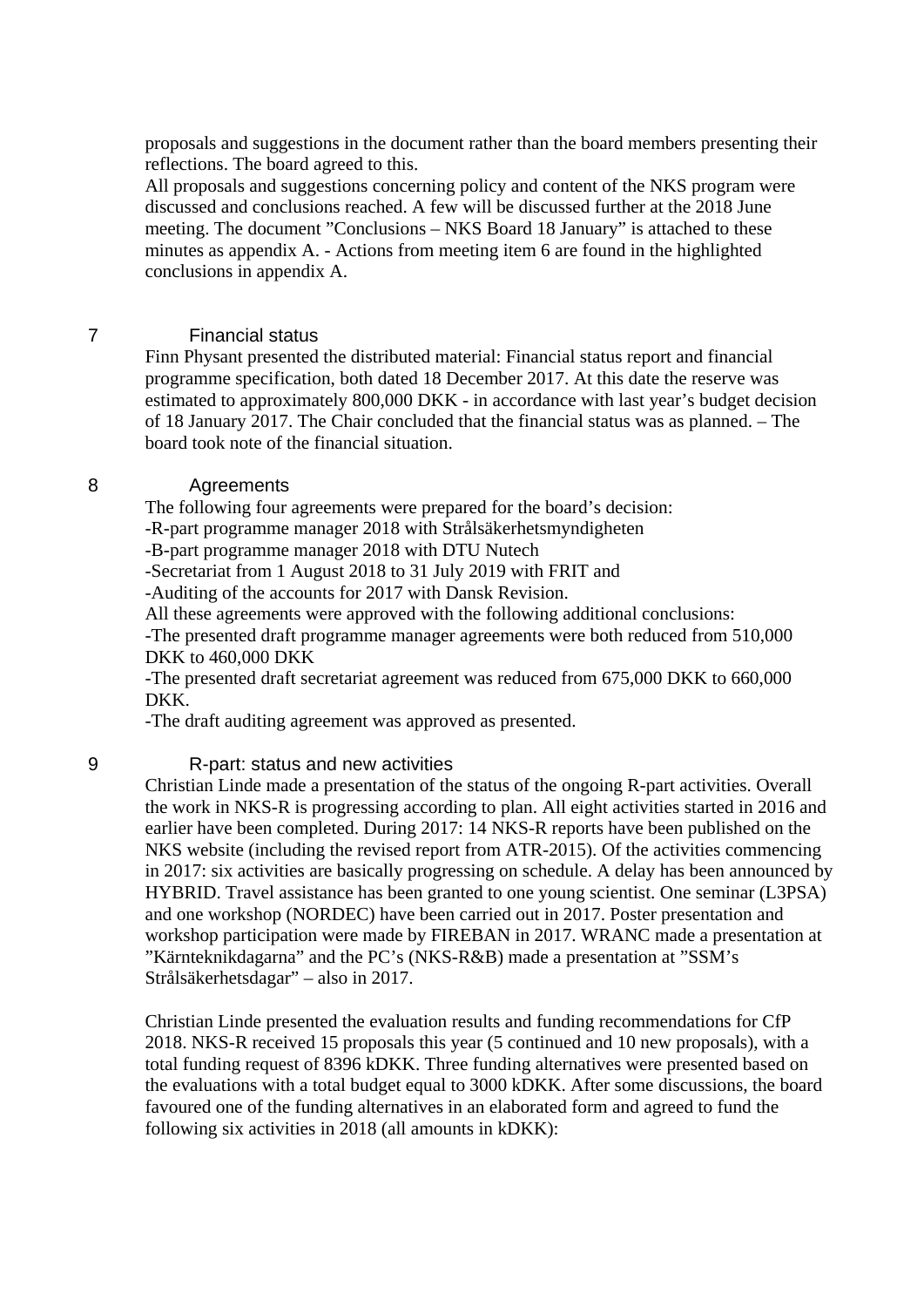| 500 |
|-----|
| 600 |
| 450 |
| 600 |
| 600 |
| 250 |
|     |

The total budget for these six activities is 3000 kDKK. The decision meets the funding requests from all activities except NORDEC. For NORDEC the approved funding is intended primarily as support for the workshop/seminar activities that are planned in 2018.

#### 10 B-part: status and new activities

Kasper Andersson presented a status report for ongoing activities. In an overall view the activities are progressing well. There are no delayed activities started before 2017. The activities from 2017 are reported to be carried out on schedule with some acceptable delays. Young scientist travel assistance has been granted to 4 scientists. Both NKS-B seminars/workshops planned in 2017 have been carried out: GAMMASPEC and NORDIC ICP.

Kasper Andersson presented the evaluation results and funding recommendation for CfP 2018 – a total of 17 (of these 4 are continued) proposals were received. The total amount requested was 7915 kDKK from a budget of 3250 kDKK. After some discussion the board agreed to fund the following activities in 2018 (all amounts in kDKK):

AUTOMORC 454 OPTIMETHOD 450 RADWORKSHOP 370 GAMMARAY 362 NORCO II 460 AVESOME 436 RADSHIELD 427 NANOD 291

The total budget for these 8 activities is 3250 kDKK. Especially it was decided that GAMMARAY could not expect automatic funding for the same activity year after year and that NKS does not expect a proposal for a gammaseminar in the 2019 CfP. The PC-B will inform the activity leader about this.

#### 11 Budget for 2018

Finn Physant presented a revised budget compared to the distributed budget proposal of 2 January 2018. This budget was based on the 2 January 2018 budget and revised according to the conclusions of the owners' meeting 17 January 2018. Besides this Nici Bergroth announced that Fennovoima raised their contribution with 750 EUR to a total of 10,750 EUR in 2018. - The budget approved by the board is attached to these minutes in appendix B.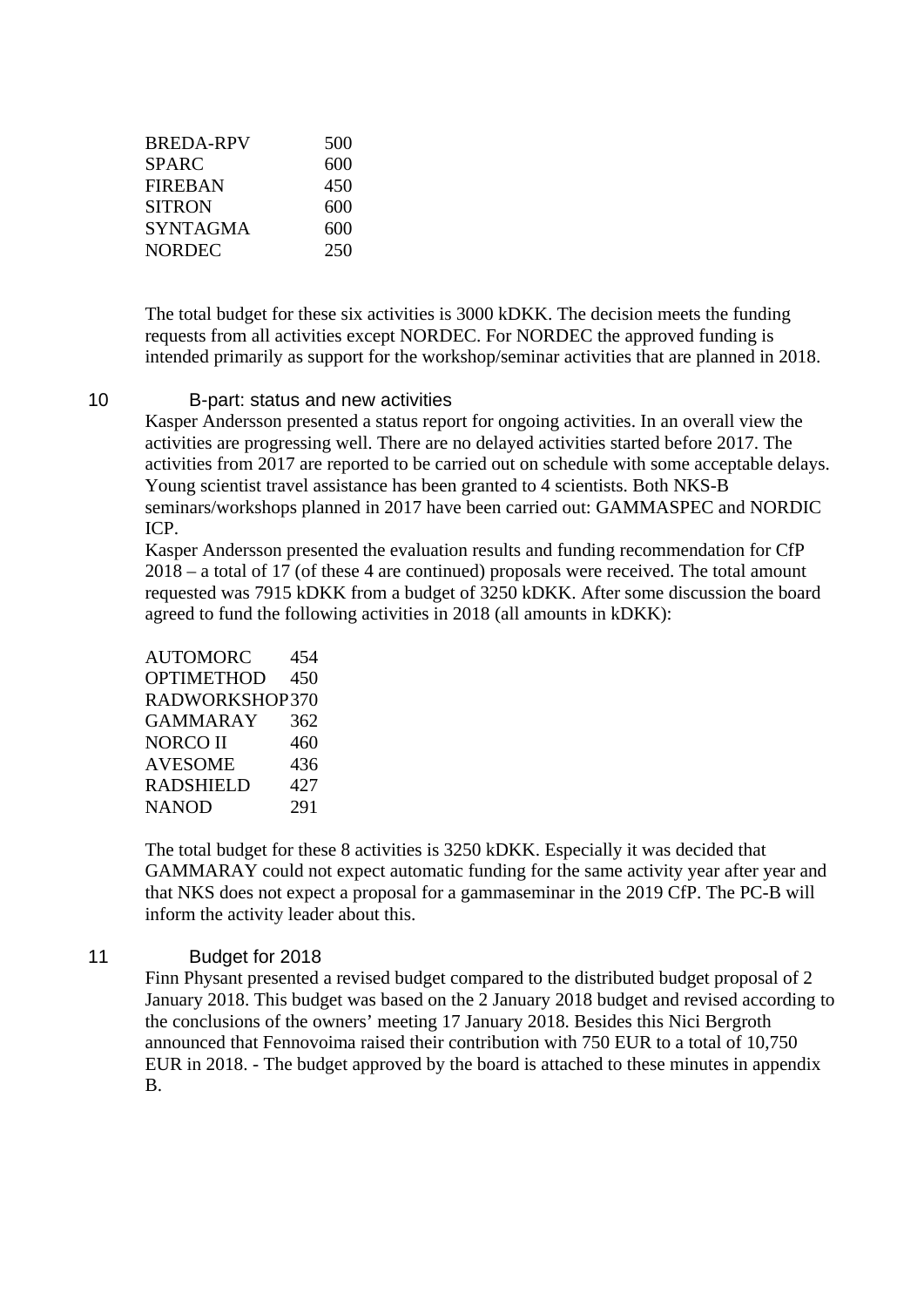#### 12 NKS articles

Both PC's presented the status of the R and B articles, which both have been commented by the board. The plan is now to submit the articles for publishing in the spring of 2018.

Christian Linde will contact (one or more of) the journals:

-"Progress in Nuclear Energy"

-"Journal of Nuclear Engineering and Radiation Science"

-"Nuclear Enegineering and Technology"

Kasper Andersson has chosen (and had a first positive feed back from) the "Elsevier Journal of Environmental Radioactivity".

Jorma Aurela asked for links to these articles when published on the NKS welcome website. The secretariat will provide these links.

The PC's will report back about the articles to the board at its June meeting (Action A).

#### 13 NKS R and B seminar 2019

The PC's reported about the progress of the seminar planning from the program committee. Key-note speaker Claire Cousins, Chairman of ICRP, had been contacted by the Chair. How to ensure more good speakers was discussed. The possibility of giving poster authors the chance of a short oral presentation was discussed.

Finn Physant presented the coordination group's first draft seminar budget, which was discussed by the board responding with a number of ideas. It was decided that there would be no video documentation of this seminar and it was decided to have a modest reception in the poster area.

The board decided that the seminar should be carried out during 2 days of the week 14-18 January 2019.

Annelie Bergman and Christian Linde will look into the possibility of SSM being formal buyer of the seminar venue on behalf of NKS.

Finn Physant will contact a seminar venue used earlier by NKS for a quotation. The board supported the direction of the seminar planning as presented by the coordination group. The PCs will organize additional program committee meeting(s) and present an updated and more detailed seminar program at the June board meeting (Action B).

#### 14 Information activities

Finn Physant informed the board about the status of the NKS information activities. 3 NewsFlashes and one NewsLetter have been distributed since the last board meeting including news on the last board meeting, CfP 2018, seminars, reports, young scientist travels etc. There is a list of more than 500 e-mail adresses, to which the electronic letters are sent. A new and updated version of the pamphlet "Nordic Nuclear Safety Research" will be produced in 2018.

15 Other issues

No other issues.

#### 16 Next meeting

Next meeting will be held in Copenhagen (and probably in Kastellet) on 28 June 2018. The owners will meet on 27 June – also in Copenhagen. DEMA will host both these meetings. There will be a meeting for one hour after the board meeting for evaluators to discuss the evaluation process etc.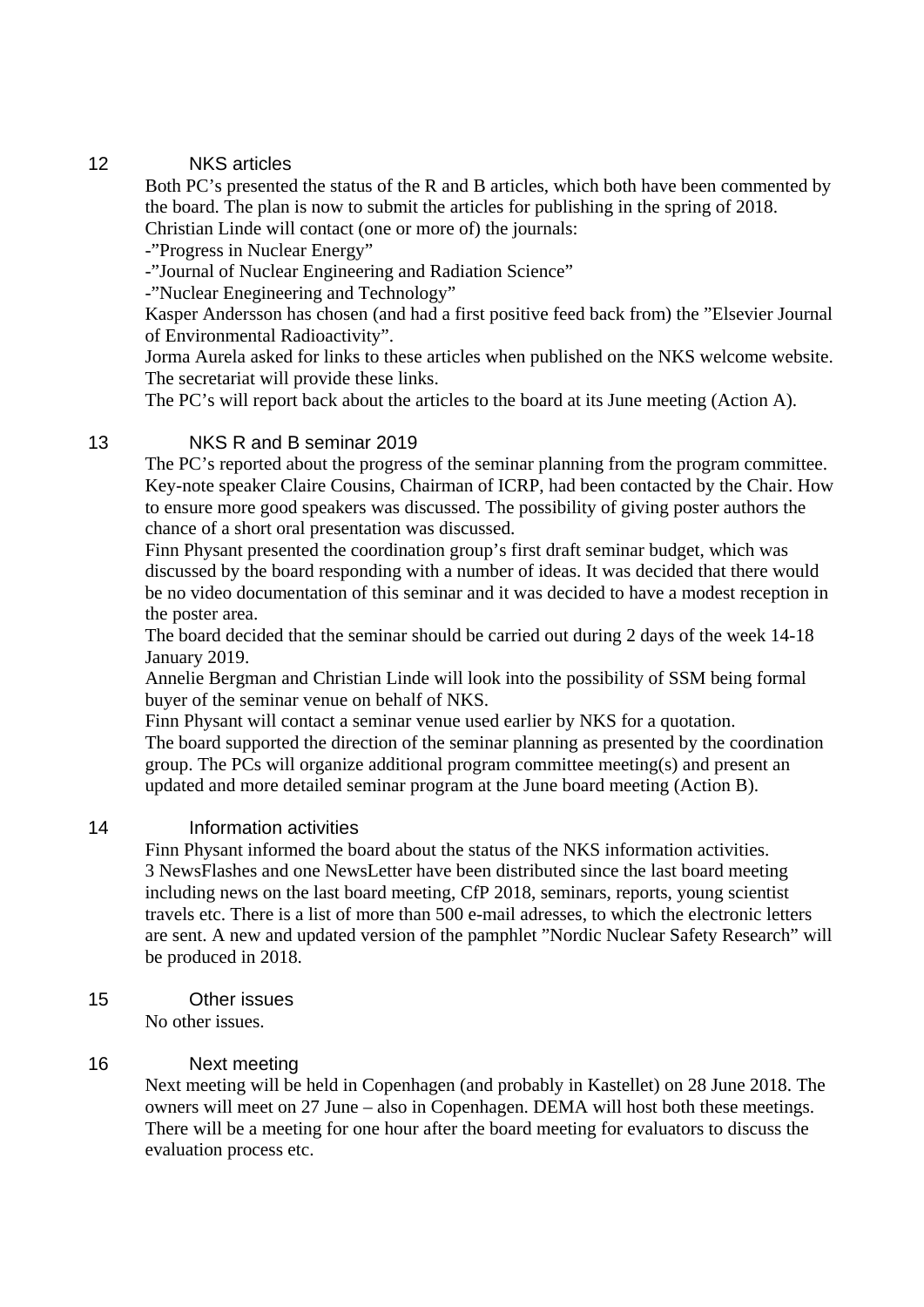17 End of meeting Thanks for a good meeting were expressed by the Chair.

> Sigurður M. Magnússon Chairman

Finn Physant Meeting secretary

Appendices:

A: "Proposals and suggestions from reflections over NKS future directions by owners and board members" dated 17 January 2018 including "Conclusions – NKS Board 18 January" B: Budget decision for 2018 dated 18 January C: Actions from the board meeting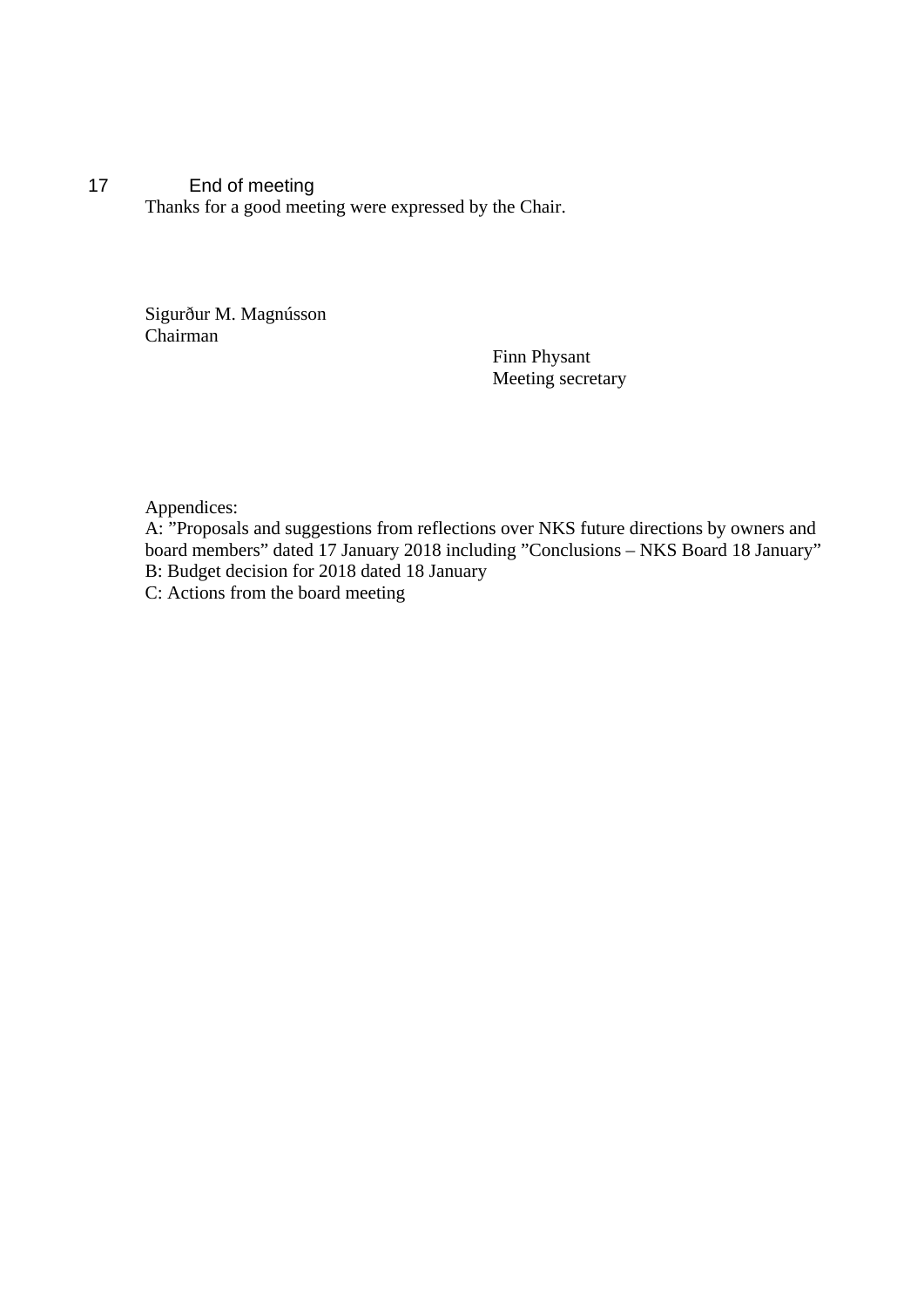## **Proposals and suggestions from reflections over NKS future directions by owners and board members.**

## *Conclusions - NKS Board 18 January 2018.*

## **Policy:**

### **Length, number and funding of projects:**

#### **DEMA:**

 **Fund larger projects**, lasting up to three years. This would, other things equal, reduce the number of projects and thereby administration and would make it possible to fund Ph.D. projects in cooperation with research institutions, a step which could further enhance the quality of NKS' work.

#### **SSM:**

 One way of increasing the efficiency and thus use the funds better, could be to **let projects run on a longer term than one year,** thus avoiding some of the administration.

#### **SIS:**

 **Reduce the funding for each NKS-project** allowing more projects to receive funding.

#### **VTT**

It might be reasonable to **concentrate on fewer topics** in NKS

*Conclusion: Discussion reflected different views within the NKS Board. PC´s to develop a discussion paper based on the discussion in consultation with the Chair. Draft paper to be circulated to board for comments in good time before June meeting. Decision at June meeting.*

#### **Young researchers:**

#### **STUK:**

 More emphasis on **participation of young researchers** in projects when funding projects.

#### **SSM:**

 Also for giving the networking factor more impact, **we suggest that the criteria of participating young scientists systematically are valued higher.**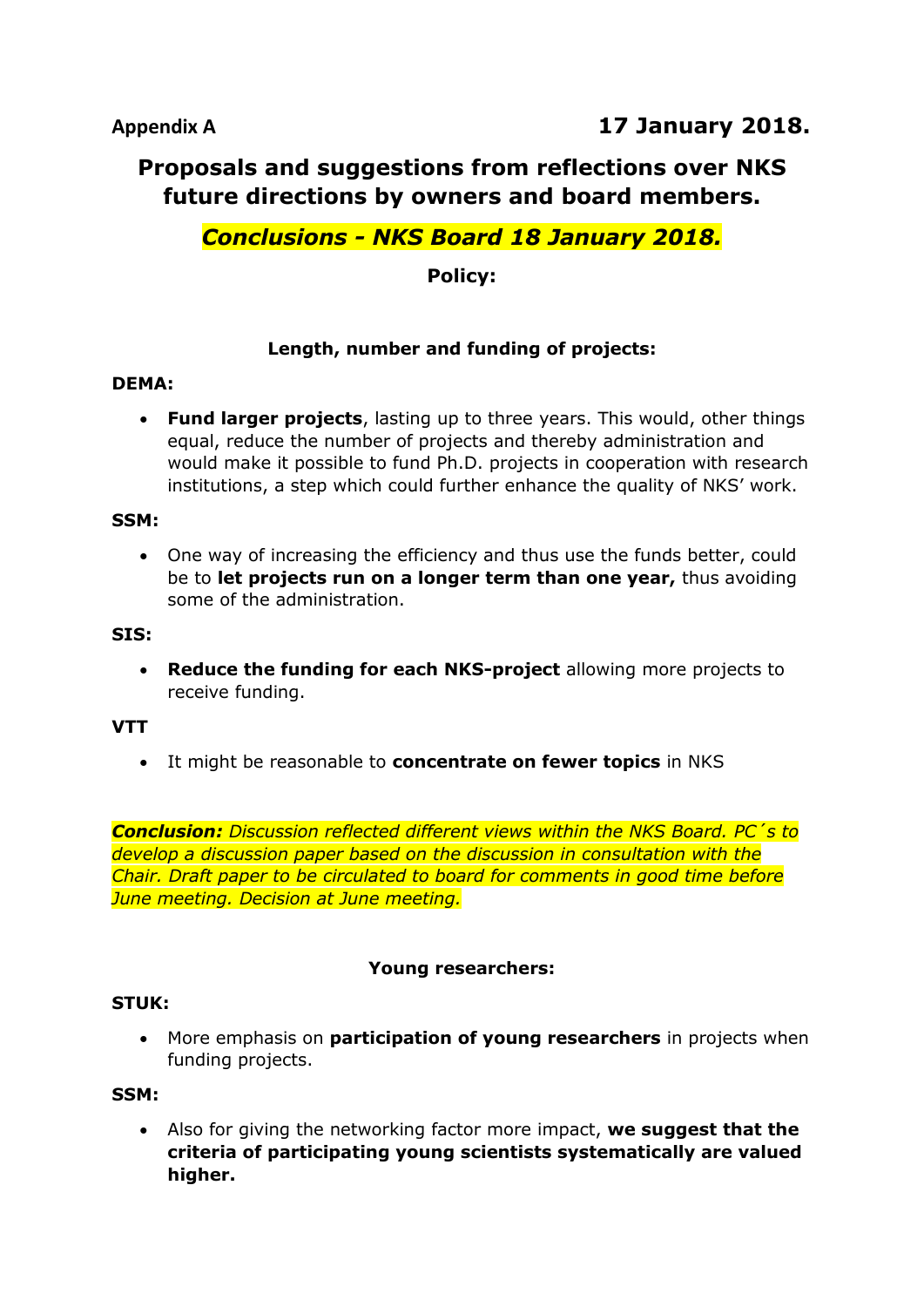**VTT:**

 NKS could **profile itself more towards young scientists.** The criteria of young scientists should be more clearly stated.

*Conclusion: Discussion reflected good agreement on the importance of active involvement of young scientists in NKS projects. Criteria of young scientists can come in play when ranking of projects is same/very similar i.e. the "yellow category" - fund if possible.*

*PC's to see if text in CfP can reflect this importance better. Proposal at June meeting.*

#### **Prioritized areas:**

#### **DEMA:**

 Yearly or every second year each owner gives a short presentation of the main areas in which his or her organization needs additional knowledge. An example could be "How to analyze a NPP accident from fall out measurements". These presentations could serve as **strategic guidelines for projects to be selected for funding**; the possibility for researches to come up with brand new areas should, however, not be ruled out.

#### **Fennovoima:**

 **Prioritization of certain research areas/topics** depending on need or on a yearly basis based on input from end users.

*Conclusions: The discussion reflected different views in the Board and that "prioritized areas" are implicit in our evaluation i.e. relevance for end users and mean ranking as well in final ranking. PC´s, in consultation with the Chair, to develop a discussion paper taking into account the discussion at the board meeting. Draft paper to be circulated to board for comments in good time before June meeting.*

#### **Purpose of NKS.**

#### **DEMA:**

 **Putting the purpose of the NKS a bit more precise**; maybe something along these lines: "to develop new knowledge and/or bringing existing new knowledge into the daily work for enhanced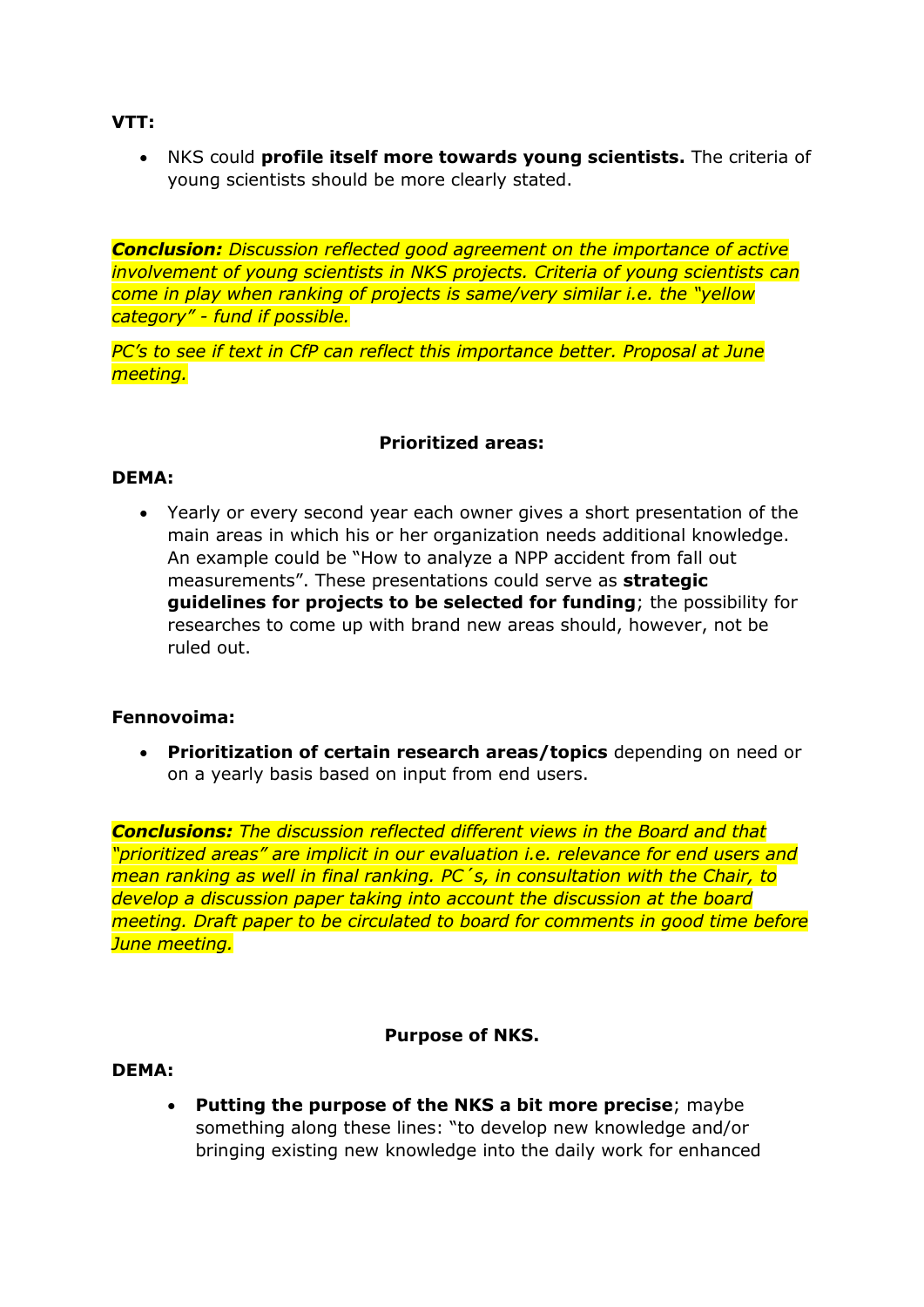nuclear safety and emergency management in the Nordic countries and doing so in a cost efficient way"

*Conclusion: for the owners to address.*

#### **Evaluation of projects:**

#### **NRPA:**

- We suggest to **create a possibility for the evaluators to discuss** their use of the criteria and to "calibrate" against each other.
- We should discuss whether there is **a need for a more strict definition and evaluation process for the decom-projects.** Some of them, and possibly even more in the future, are difficult to decide where to evaluate and finance – R or B?

*Conclusion: Evaluation process should be same for all projects. A one hour meeting between the evaluators together or separately for R and B will be organized in the margins of the June board meeting.*

#### **Visibility of NKS and NKS work**

#### **VTT:**

- **The reporting and report evaluation and acceptance of the work should be more visible in NKS.** The society does not make the best use of the obtained results at the moment. Highlights and achievements to be more visible. The wanted goals from NKS point of view could be emphasized more.
- **Visibility of NKS in European nuclear forums to be increased.** At the moment NUGENIA, SNETP, OECD NEA etc. are seen everywhere and even linked to each other. NKS is not so visible even if it is strongly linked with e.g. the SAFIR programme (and SAFIR itself is a well-known programme structure in Europe). But **this requires strategic decision from NKS whether we want to put NKS more on the frame or just keep it for ourselves.**

*Conclusion: There is an interest to enhance the visibility of NKS. The Communications group reporting to the chiefs will be asked to develop a draft communication strategy for NKS. Anneli Hällgren will be the contact between NKS board and the group. A few slides on NKS to be developed by PC´s for use at presentations of NKS projects at non NKS events.*

**Number of countries participating in a project.**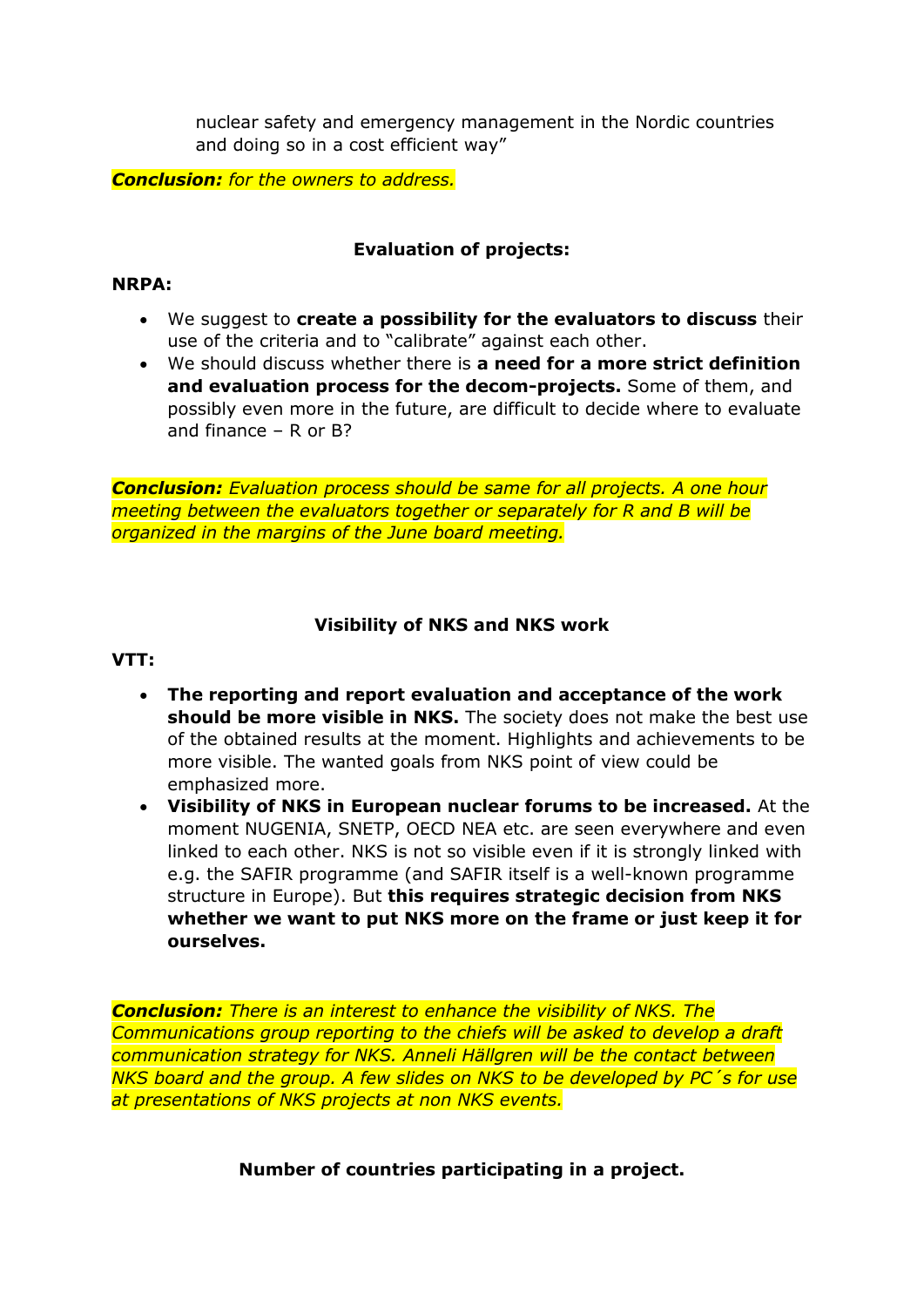#### **SSM:**

 Today, there is a requirement that at least three countries support a project for it to be approved. Exceptions do occur however, when it comes to projects within nuclear safety. **We suggest these exceptions to be removed**, thus ensuring even more profits of networking to NKS and hereby improving the Nordic value.

*Conclusion: Discussion reflected very different views within the board. Exceptions to remain.*

#### **Division between NKS B and NKS R.**

#### **VTT:**

 **Critical evaluation of the division between NKS-B & -R.** It seems that in the future more and more topics may appear that could fit in either programme. Should the topical division between the programmes to be evaluated and perhaps redirected?

*Conclusion: The discussion confirmed the growing importance of decommissioning and management of radioactive waste. PC´s to develop this issu further before June board meeting.*

#### **Normal scientific review procedures:**

#### **DEMA:**

 **Use normal scientific review procedures.** In the conclusion of the SSM report from January 2016 it says: "NKS lacks routines for sufficient safeguarding against occasional deficiencies in the quality and/or scientific relevance of projects" and on page 20: "Program managers also review reports, for compliance with public standards, rather than for a full review of technical or scientific quality."

*Conclusion: The NKS board finds that the present evaluation process which is similar to that of EURATOM is appropriate and does not need to be changed.*

#### **A higher priority to new cooperation constellations**

#### **SSM:**

 New criteria that emphasizes **new cooperation constellations** before constellations which has already received funding is another suggestion.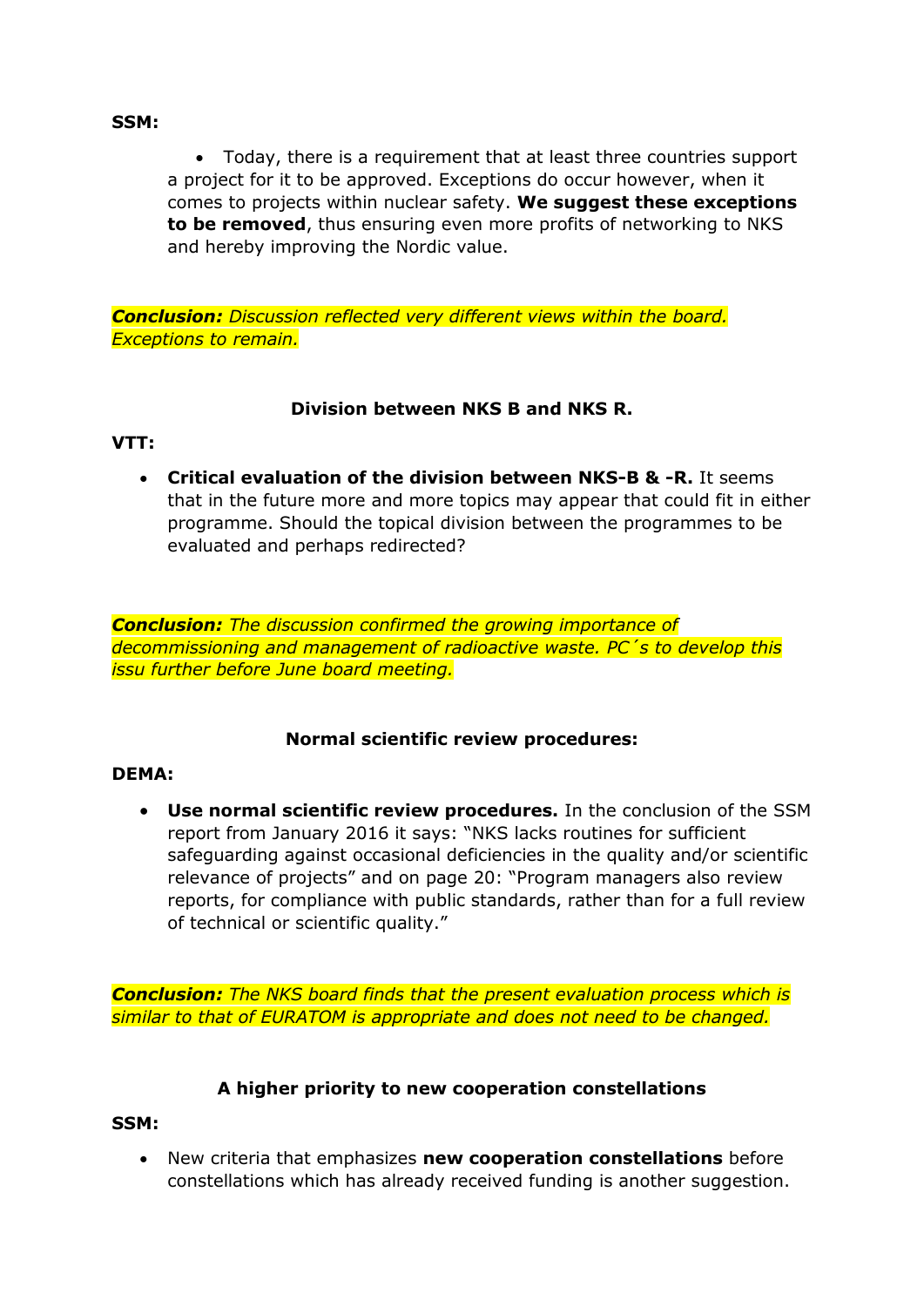*Conclusion: The suggestion was discussed. No actions needed.*

#### **Size of the NKS board:**

#### **Vattenfall:**

 Set **a funding threshold** for the minimum funding that is represented by one board member. Potential benefits from such a threshold is a smaller board and/or an increased funding.

*Conclusion: The suggestion was discussed – no action needed.* 

### **Stop funding participation in projects:**

#### **DEMA:**

 **Stop funding participation in projects** – if projects are needed in our organizations, we should not be paid to participate in them. Maybe an exception to this could be funding of invited speakers. This could as a positive side effect mean that we could fund an additional number of projects.

*Conclusion: The suggestion was discussed. No action needed.*

#### **Quality assurance:**

#### **Vattenfall:**

 **One final report per activity** (participating organisations are not allowed to send in separate final reports).

*Conclusion: The PC's will look at the wording of texts for applicants – maybe the CfP's and contracts could reflect this. The PC's will present proposal at the June board meeting.*

#### **Reducing the number of contracts:**

#### **DEMA:**

 reduce the number of contracts by **issuing contracts with project leaders only.** If the project leaders occasionally need to have others to undertake tasks which require funding (typically persons not employed by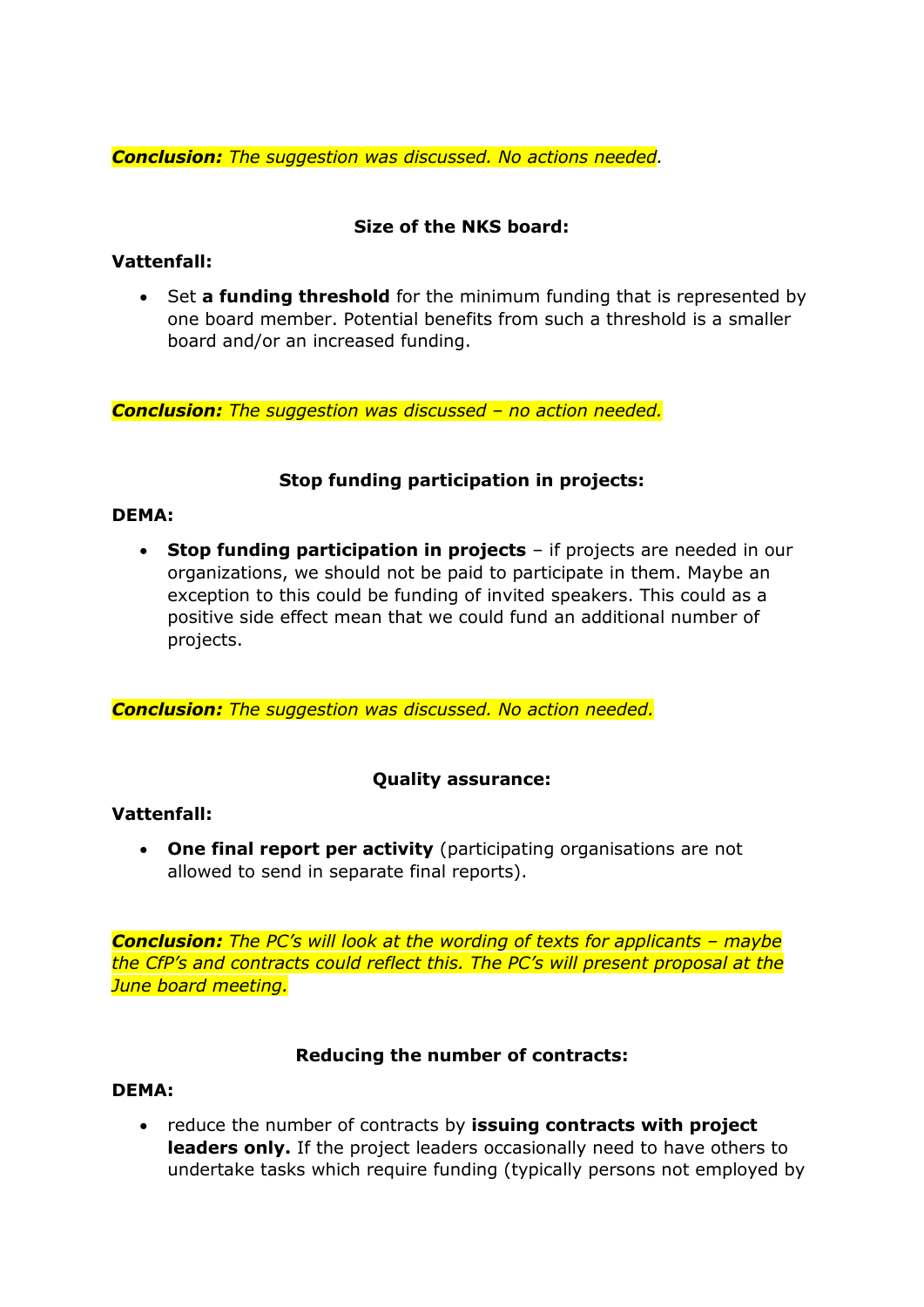the NKS organizations), the project leaders should have the possibility of paying this within the project budget. This could reduce the administrative costs of NKS considerably and release funds for more projects.

*Conclusion: The number of contracts was discussed. No action needed.*

## **Content.**

#### **Decommissioning and management of radioactive waste:**

#### **DTU NUTEC:**

 DTU Nutech wishes NKS to continue very much in the same way as today, although some **more activity on decommissioning** could be desired

#### **IFE:**

 **Waste management and decommissioning** should be highlighted as a separate area and not as it is today included in both NKS B and NKS R. This means that part of the budget for a new Waste area should be taken from NKS B and NKS R. The size of the budget can be discussed. To ensure a meaningful start it could be on, for example 700 kDDK.

#### **SIS:**

 More emphasis on **management of radioactive waste** from non-nuclear energy production

#### **STUK:**

 Programmes could be diversified into **waste management** and *nonproliferation*

*Conclusion: Discussion: requires an in depth discussion and consideration before a decision is made.*

*The discussion reflected the increasing importance of these topics.*

*PC´s to develop further with interested board members and circulate a discussion paper in good time before June meeting.* 

*This paper can possibly be contained in the paper on the division between the NKS B and R programmes.*

#### **Safety of research reactors:**

**IFE:**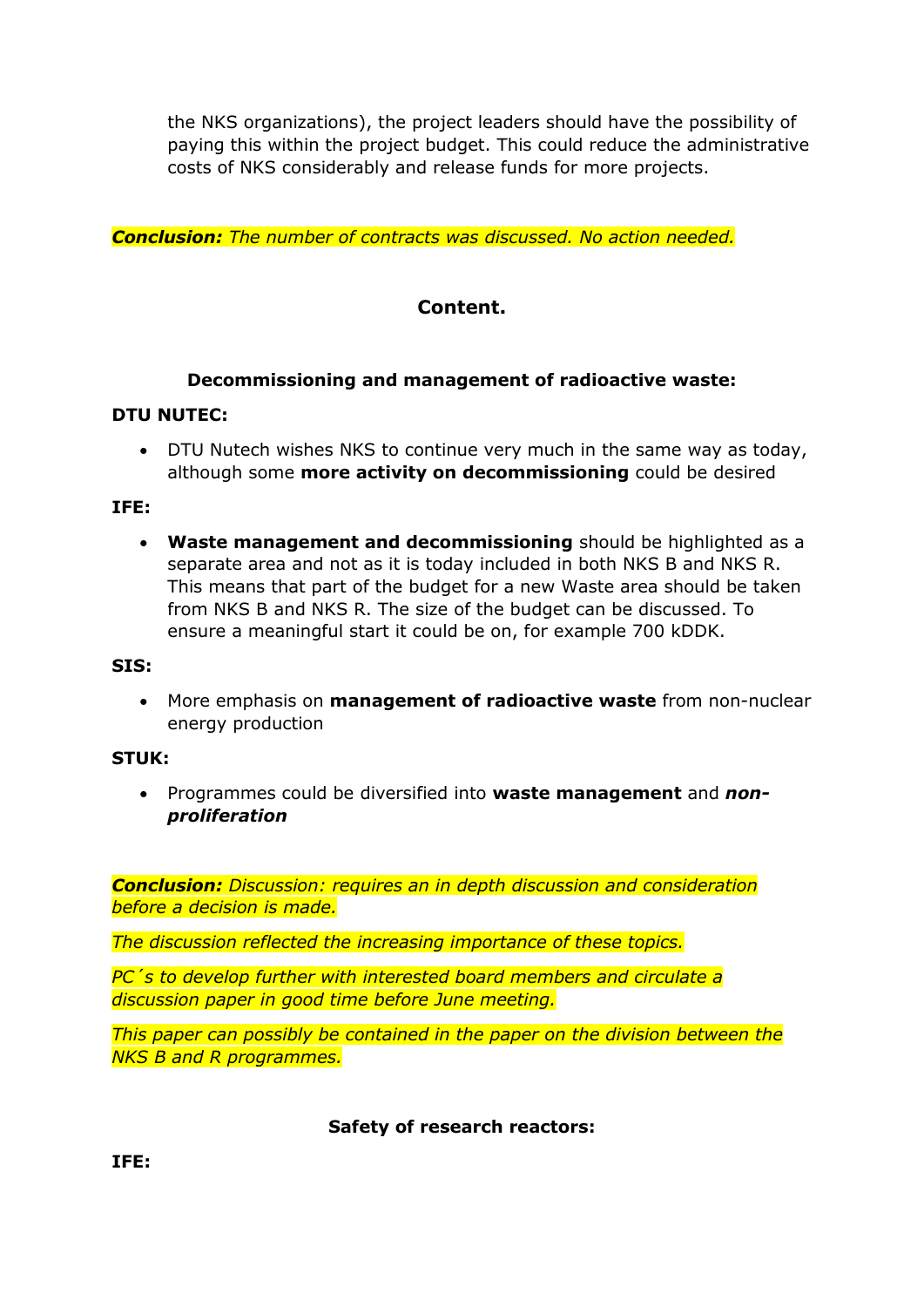**Safety at research reactors** should also be included in NKS R. Several of the projects today are relevant to both research reactors and nuclear power plants, but clarification of this in the mandate may lead to more project proposals.

*Conclusion: To be looked at and possibly made more clear – a proposal from IFE is welcomed.*

#### **New NKS – B area: Research in nuclear applications of nuclear technology:**

#### **SIS**

 The future NKS-B program would be more robust in the future with a separate "bullet" for research in the medical area. Enlarging and focusing on specific **research in medical applications of nuclear technologies** to become a new NKS-B area has to be financed separately. A model for financing by the medical industry producing nuclear medicines similar to the NKS-model for the nuclear industry could be investigated.

*Conclusion: Proposal supported by the NKS board. SIS to develop further.*

#### **More emphasis on Seminars/workshops.**

#### **IFE:**

 Seminars are a very good tool in this context (networking) and should be used to a greater extent in the future.

#### **GR:**

 Workshops with a specific focus are of particular importance (and could be used to a greater extent in the future.)

*Conclusion: WS´s and Seminars are and will be an important area of NKS cooperation. Proposals for WS's and Seminars will continue to be evaluated in the same way as other proposals.*

#### **Costs.**

*Proposals and suggestions related to costs were not addressed at the board meeting since the owners had at their meeting on 17 January 2018 reached a comprehensive agreement on costs for the next 3 years as reflected in the minutes of the board meeting ( agenda item 5 – report from the owners' meeting ).*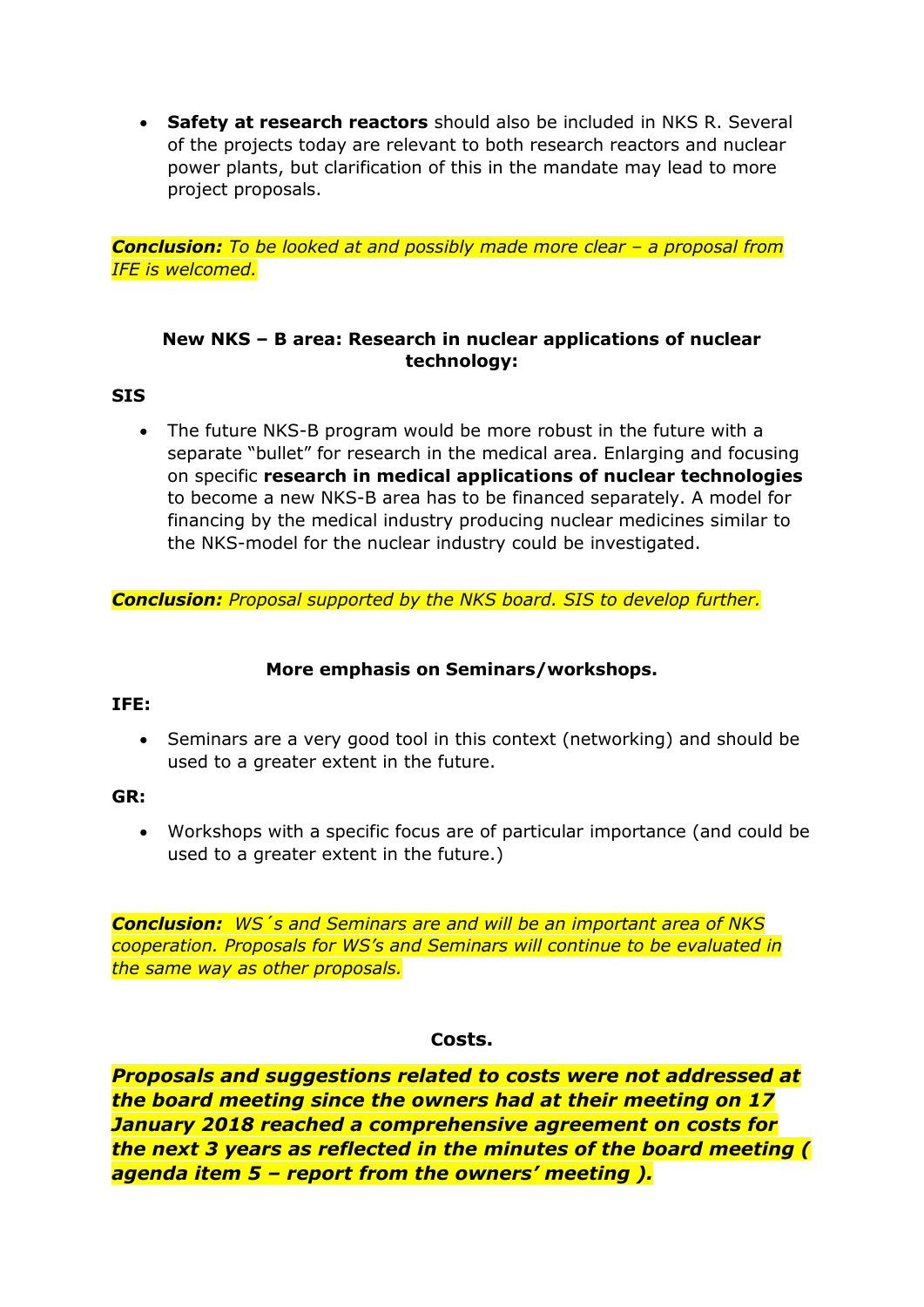#### **General:**

#### **IFE:**

 There should be **a continuous process to reduce administrative costs**. Hence, there should be a new review of these costs to assess whether and how these can be reduced. It is important that most of the available funds are used in research.

#### **NRPA:**

 The administrative costs could be analyzed and discussed in more detail to decide whether a **modest reduction is achievable already for the coming year**.

#### **Secretariat**

#### **DEMA:**

 Continue our efforts to find ways of **reducing the costs of the secretariat**; if nothing else is possible we could – as is being done these years in Danish state administration – we could introduce a 2 % cut each year over the next  $4 - 5$  years.

#### **NRPA:**

 The Secretariat has served NKS in an excellent manner for many years. **The workload could probably be taken care of by one of the Nordic authorities.** NRPA could be a candidate for such a take-over. It is, however, impossible to judge the economic consequences without a thorough analysis. In addition, to decide such an approach only to "hide" costs is unacceptable.

#### **PC´s:**

#### **NRPA:**

 **The fee (for the PC´s) could, however, be negotiated with the organization** from which the PCs are recruited. Cost reduction might be a possibility when PCs are recruited from authorities´ organizations.

#### **Chair:**

#### **DEMA**:

 From 2019 make arrangements for **the chairmanship to rotate** between the owners for a period of 2 – 3 years and for **the cost of the chairmanship to be covered by the organization/country of the chairman.**

#### **NRPA:**

 In the future, the **fee for the chairperson should be negotiated** with the mother organization (one of the authorities in N, DK, S or F?).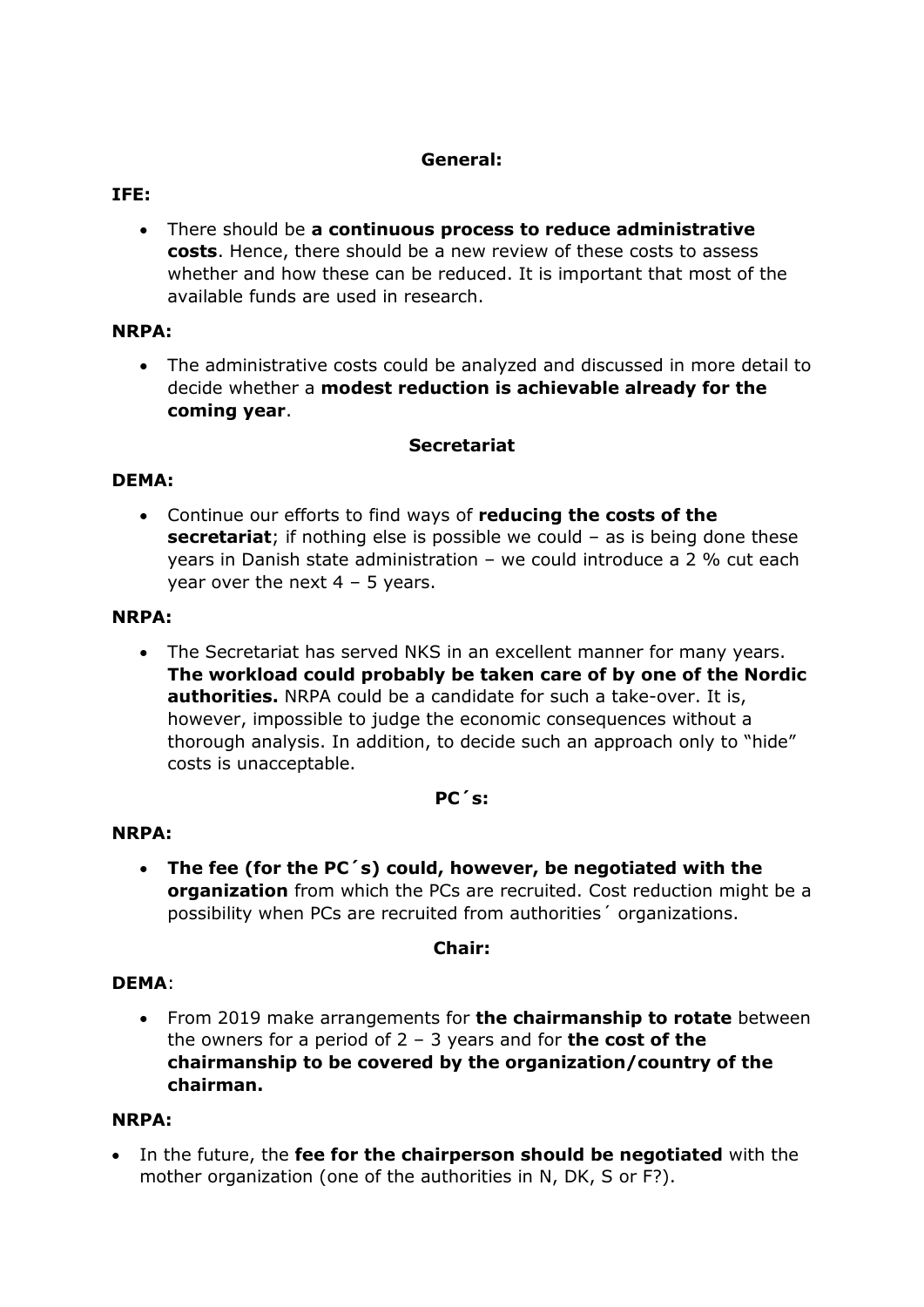## *Appendix B - NKS budget for 2018 - decision 18 January 2018*

| <b>Budgets</b>                            | <b>Budget for 2018</b> | <b>Budget for</b><br>2018 | <b>Budget for</b><br>2017 |
|-------------------------------------------|------------------------|---------------------------|---------------------------|
|                                           | <b>EUR</b>             | <b>DKK</b>                | <b>DKK</b>                |
| R-part                                    |                        |                           |                           |
| Activities                                | 402.960                | 3.000.000                 | 3.100.000                 |
| Fee PC                                    | 61.787                 | 460.000                   | 510.000                   |
| <b>Travels PC</b>                         | 6.716                  | 50.000                    | 50.000                    |
| Coordination/Young scientists' travel     | 6.716                  | 50.000                    | 50.000                    |
| R total                                   | 478.180                | 3.560.000                 | 3.710.000                 |
| <b>B-part</b>                             |                        |                           |                           |
| Activities                                | 436.540                | 3.250.000                 | 3.100.000                 |
| Fee PC                                    | 61.787                 | 460.000                   | 510.000                   |
| <b>Travels PC</b>                         | 6.716                  | 50.000                    | 50.000                    |
| Coordination/Young scientists' travel     | 6.716                  | 50.000                    | 50.000                    |
| <b>B</b> total                            | 511.760                | 3.810.000                 | 3.710.000                 |
| Seminar 2019                              |                        |                           |                           |
| Seminar 2019                              | 13.432                 | 100.000                   | 0                         |
| Seminar 2016 total                        | 13.432                 | 100.000                   | $\bf{0}$                  |
| Common                                    |                        |                           |                           |
| Common various according to specification | 26.864                 | 200.000                   | 200.000                   |
| <b>Common total</b>                       | 26.864                 | 200,000                   | 200.000                   |
| <b>Others</b>                             |                        |                           |                           |
| <b>Fee Secretariat</b>                    | 89.827                 | 668.750                   | 675.000                   |
| Fee Chairman incl. travels                | 57.758                 | 430.000                   | 480.000                   |
| <b>Travels Secretariat</b>                | 2.015                  | 15.000                    | 10.000                    |
| Others total                              | 149.599                | 1.113.750                 | 1.165.000                 |
| <b>TOTAL</b>                              | 1.179.835              | 8.783.750                 | 8.785.000                 |
| Expected incomes according to app. 1      | 1.092.477              | 8.133.380                 | 8.190.086                 |
| <b>Surplus</b>                            | $-87.358$              | $-650.370$                | $-594.914$                |

| Any deficits to be covered by the reserve available           |               |
|---------------------------------------------------------------|---------------|
| for the board, which according to the financial status        |               |
| report of 18 December 2017 is ca.:                            | 807.686,00    |
|                                                               |               |
| Proposed budget for 2018                                      | $-650.370.48$ |
|                                                               |               |
| Present reserve and surplus                                   | 157.315,52    |
|                                                               |               |
| Funding reserved for use in 2017, but not used, will          |               |
| amount to ca.:                                                | 160.000,00    |
| Gain/Loss due to the development in exchange rates            |               |
| 2017-2018 ca.:                                                | $-190.000,00$ |
|                                                               |               |
| Old reservations from before 2015, not claimed,<br>amount to: | 605.041,00    |
|                                                               |               |
| Total reserve end of January 2018: ca. DKK:                   | 732.356,52    |
|                                                               |               |
| Total reserve end of January 2018: ca. EUR:                   | 98.370,23     |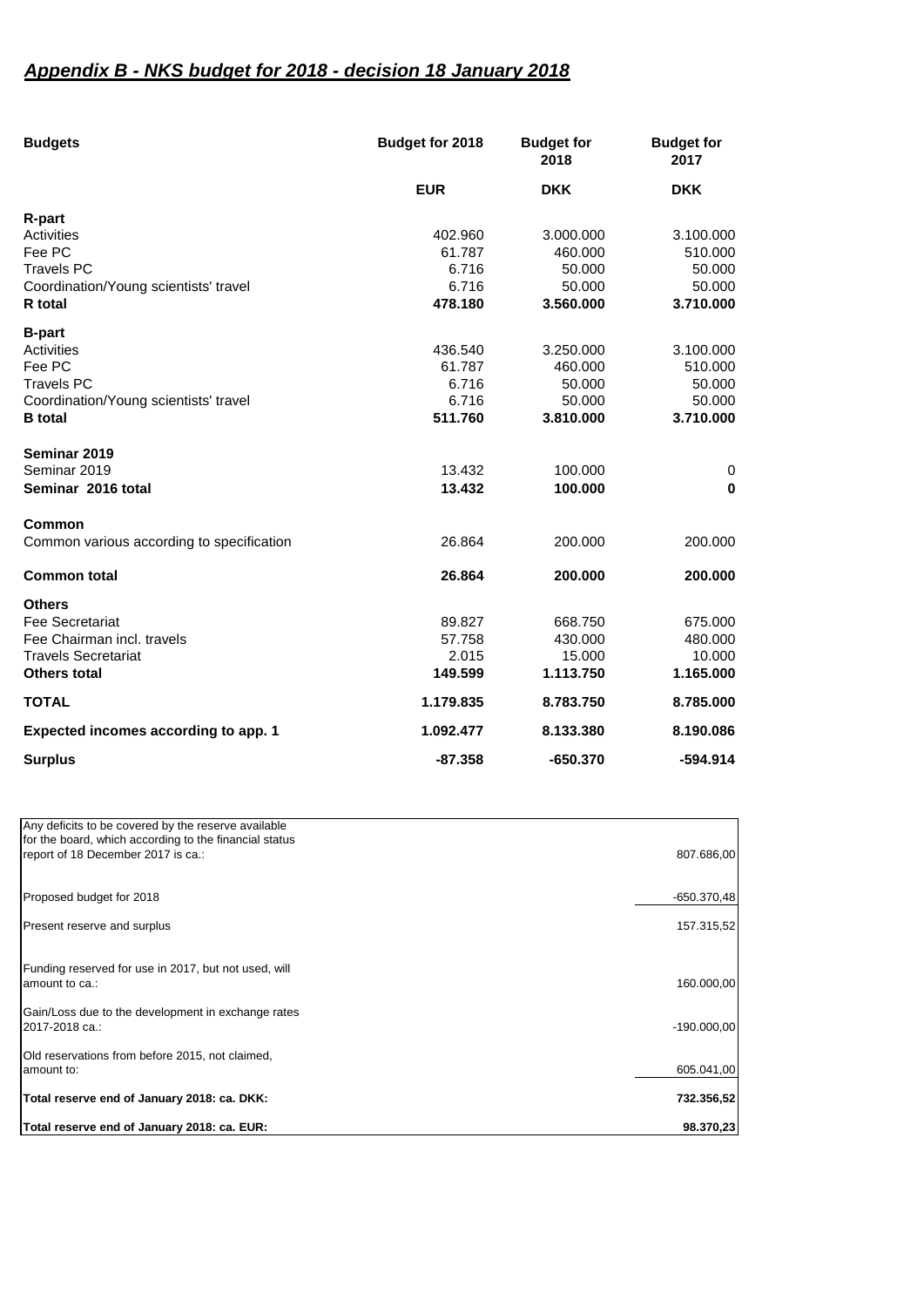#### **Specification of "Common" for 2018**

|                         | 2018       | 2018       | 2017       |
|-------------------------|------------|------------|------------|
|                         | <b>EUR</b> | <b>DKK</b> | <b>DKK</b> |
| Common                  |            |            |            |
| Reports, materials etc. | 2.519      | 18.750     | 26,250     |
| Postage, fees           | 1.343      | 10.000     | 7.500      |
| Equipment               | 0          | 0          | 5.000      |
| Internet                | 9.402      | 70,000     | 70.000     |
| Auditing, consulting    | 8.227      | 61.250     | 61.250     |
| Information material    | 2.686      | 20,000     | 20,000     |
| Various expenses        | 2.686      | 20,000     | 10.000     |
| <b>Common total</b>     | 26.864     | 200.000    | 200,000    |

#### *Appendix 1 for budget decision for 2018*

#### **Pledge for funding in 2018 - Incomes**

|                                                            | <b>Proposal for</b><br>2018 | <b>Proposal for</b><br>2018 | <b>Actual for</b><br>2017 |
|------------------------------------------------------------|-----------------------------|-----------------------------|---------------------------|
|                                                            | <b>EUR</b>                  | <b>DKK</b>                  | <b>DKK</b>                |
| <b>SSM</b>                                                 | 462.218                     | 3.441.165                   | 3.541.265                 |
| <b>TEM</b>                                                 | 350.000                     | 2.605.715                   | 2.602.040                 |
| <b>BRS</b>                                                 | 50.370                      | 375.000                     | 375.000                   |
| <b>GR</b>                                                  | 24.000                      | 178.678                     | 178.426                   |
| <b>NRPA</b>                                                | 81.301                      | 605.280                     | 654.560                   |
| <b>Total EUR / DKK</b>                                     | 967.889                     | 7.205.838                   | 7.351.291                 |
| <b>SSM contribution SEK</b>                                | 4.550.000                   |                             |                           |
| NRPA contribution NOK                                      | 800.000                     |                             |                           |
| <b>BRS contribution DKK</b>                                | 375.000                     |                             |                           |
|                                                            | <b>EUR</b>                  | <b>DKK</b>                  | <b>DKK</b>                |
| Fortum                                                     | 27.000                      | 201.012                     | 195.153                   |
| <b>TVO</b>                                                 | 27.000                      | 201.012                     | 195.153                   |
| Fennovoima                                                 | 10.750                      | 80.033                      | 74.344                    |
| <b>IFE</b>                                                 | 11.179                      | 83.226                      | 90.002                    |
| Forsmark                                                   | 13.000                      | 96.784                      | 97.762                    |
| Ringhals                                                   | 12.500                      | 93.061                      | 89.213                    |
| <b>OKG</b>                                                 | 13.000                      | 96.784                      | 97.168                    |
| <b>SKB</b>                                                 | 10.159                      | 75.630                      | $\mathbf 0$               |
| <b>Total EUR / DKK</b>                                     | 124.588                     | 927.542                     | 838.795                   |
| <b>Complete EUR / DKK</b>                                  | 1.092.477                   | 8.133.380                   | 8.190.086                 |
| <b>IFE contribution NOK</b><br><b>SKB contribution SEK</b> | 110000<br>100000            |                             |                           |
| Exchange rates 2017/18:<br><b>NKS 2018:</b>                |                             |                             |                           |

| 111022010.       |          |
|------------------|----------|
| <b>DKK</b>       | 100.0000 |
| <b>EUR</b>       | 7.4449   |
| <b>NOK</b>       | 0.7566   |
| <b>SEK</b>       | 0,7563   |
| <b>NKS 2017:</b> |          |
| <b>SEK 2017</b>  | 0,7783   |
| <b>EUR 2017</b>  | 7.4344   |
| <b>NOK 2017</b>  | 0.8182   |
|                  |          |